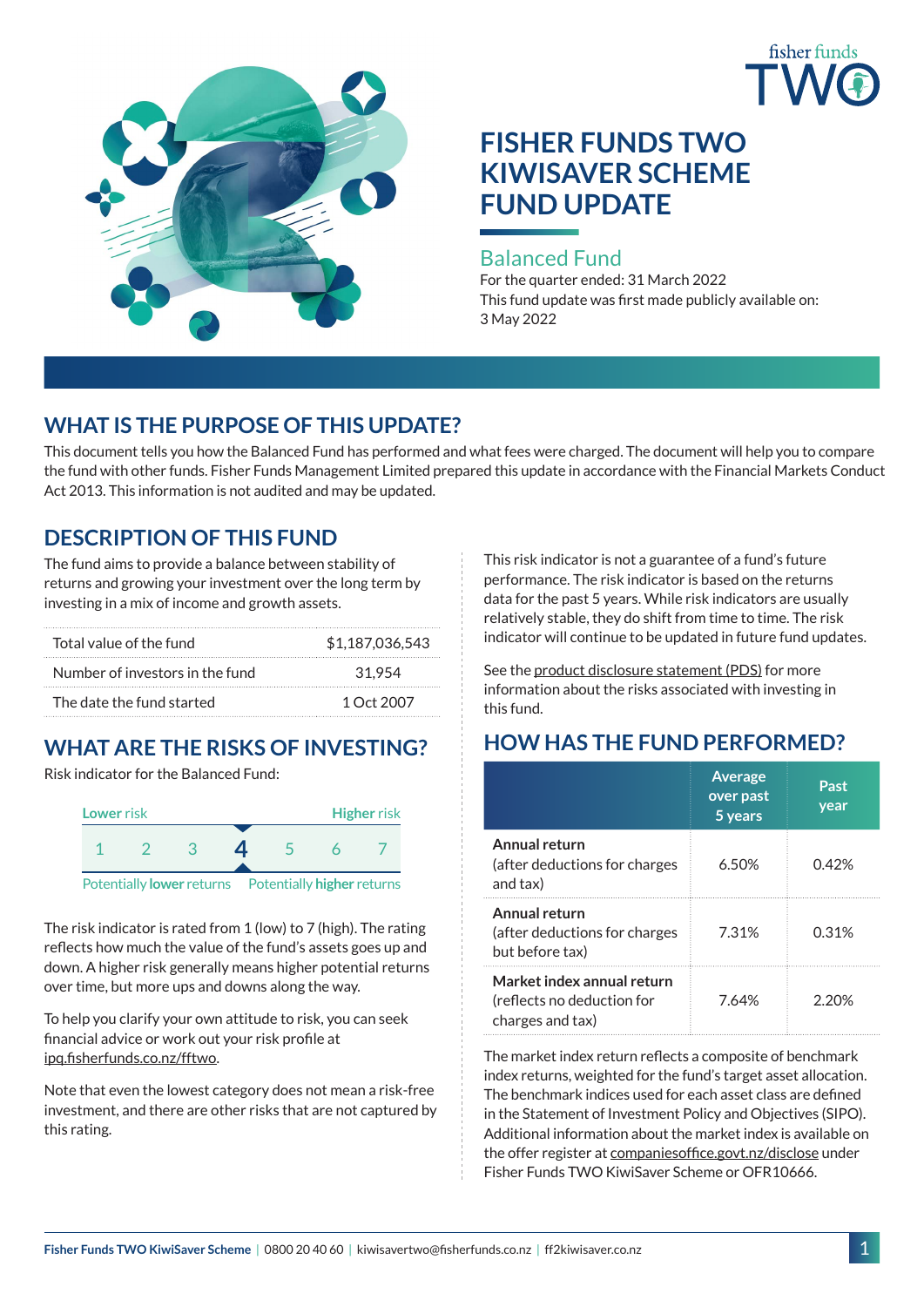## **ANNUAL RETURN GRAPH**





This shows the return after fund charges and tax for each of the last 10 years ending 31 March. The last bar shows the average annual return for the last 10 years, up to 31 March 2022.

**Important:** This does not tell you how the fund will perform in the future.

Returns in this update are after tax at the highest prescribed investor rate (PIR) of tax for an individual New Zealand resident. Your tax may be lower. The market index return reflects no deduction for charges and tax.

#### **WHAT FEES ARE INVESTORS CHARGED?**

Investors in the Balanced Fund are charged fund charges that include GST. In the year to 31 March 2021 these were:

|                                                       | % of net asset value   |
|-------------------------------------------------------|------------------------|
| <b>Total fund charges</b>                             | 0.94%                  |
| Which are made up of:                                 |                        |
| <b>Total management and</b><br>administration charges | 0.94%                  |
| Inding:                                               |                        |
| Manager's basic fee                                   | 0.86%                  |
| Other management and<br>administration charges        | 0.08%                  |
| <b>Total performance-based fees</b>                   | 0.00%                  |
| <b>Other charges:</b>                                 | \$ amount per investor |
| Annual account fee <sup>1</sup>                       | $$23.40*$              |

\* From 31 March 2022, investors are no longer charged an account fee.

Small differences in fees and charges can have a big impact on your investment over the long term.

### **EXAMPLE OF HOW THIS APPLIES TO AN INVESTOR**

Jen had \$10,000 in the fund at the start of the year and did not make any further contributions. At the end of the year, Jen received a return after fund charges were deducted of \$42 (that is 0.42% of her initial \$10,000). Jen also paid \$23.40 in other charges. This gives Jen a total return after tax of \$18.60 for the year.

#### **WHAT DOES THE FUND INVEST IN? Actual investment mix**

This shows the types of assets that the fund invests in.



\* Other – refers to an investment in a portfolio of listed property and listed infrastructure assets.

#### **Target investment mix**

This shows the mix of assets that the fund generally intends to invest in.



\* Other – refers to an investment in a portfolio of listed property and listed infrastructure assets.